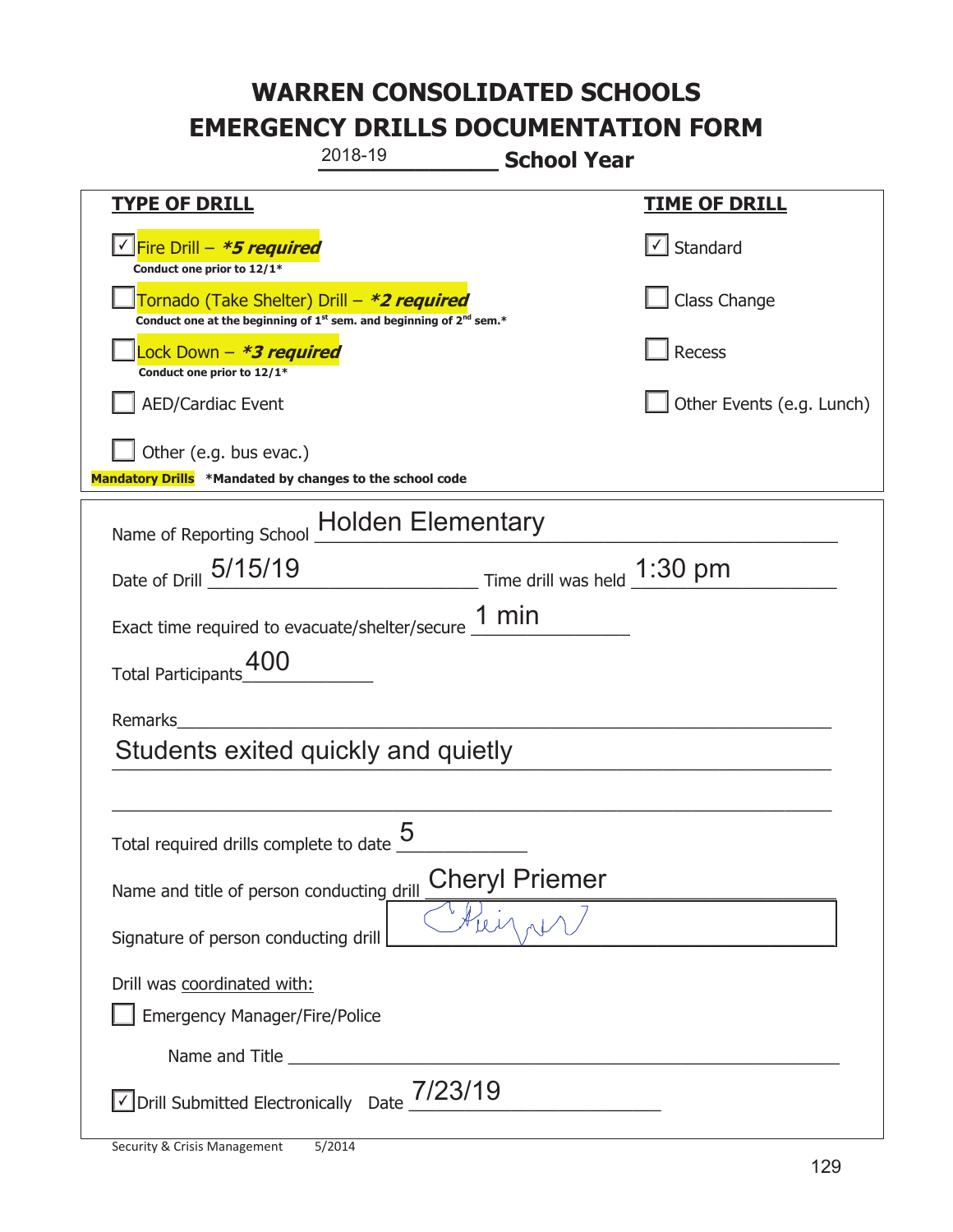|                                                                                    | 2018-2019                                                                                   | <b>School Year</b>                                                            |                           |
|------------------------------------------------------------------------------------|---------------------------------------------------------------------------------------------|-------------------------------------------------------------------------------|---------------------------|
| <b>TYPE OF DRILL</b>                                                               |                                                                                             |                                                                               | <u>TIME OF DRILL</u>      |
| V Fire Drill - *5 required<br>Conduct one prior to 12/1*                           |                                                                                             |                                                                               | √ Standard                |
| Tornado (Take Shelter) Drill – *2 required                                         | Conduct one at the beginning of 1 <sup>st</sup> sem. and beginning of 2 <sup>nd</sup> sem.* |                                                                               | Class Change              |
| ock Down – <b>*3 required</b><br>Conduct one prior to 12/1*                        |                                                                                             |                                                                               | Recess                    |
| <b>AED/Cardiac Event</b>                                                           |                                                                                             |                                                                               | Other Events (e.g. Lunch) |
| Other (e.g. bus evac.)<br>Mandatory Drills *Mandated by changes to the school code |                                                                                             |                                                                               |                           |
| Name of Reporting School Holden Elementary                                         |                                                                                             |                                                                               |                           |
| Date of Drill 4/23/2019                                                            |                                                                                             | $\frac{11:30 \text{ am}}{2}$ Time drill was held $\frac{11:30 \text{ am}}{2}$ |                           |
| Exact time required to evacuate/shelter/secure                                     |                                                                                             | 60 seconds                                                                    |                           |
| 480<br><b>Total Participants</b>                                                   |                                                                                             |                                                                               |                           |
| <b>Remarks</b>                                                                     |                                                                                             |                                                                               |                           |
| The school emptied quickly and quietly                                             |                                                                                             |                                                                               |                           |
|                                                                                    |                                                                                             |                                                                               |                           |
| Total required drills complete to date                                             | 4                                                                                           |                                                                               |                           |
| Name and title of person conducting drill                                          |                                                                                             | cheryl priemer                                                                |                           |
| Signature of person conducting drill                                               |                                                                                             |                                                                               |                           |
| Drill was coordinated with:<br><b>Emergency Manager/Fire/Police</b>                |                                                                                             |                                                                               |                           |
|                                                                                    |                                                                                             |                                                                               |                           |
| Drill Submitted Electronically Date                                                | 4/23/2019                                                                                   |                                                                               |                           |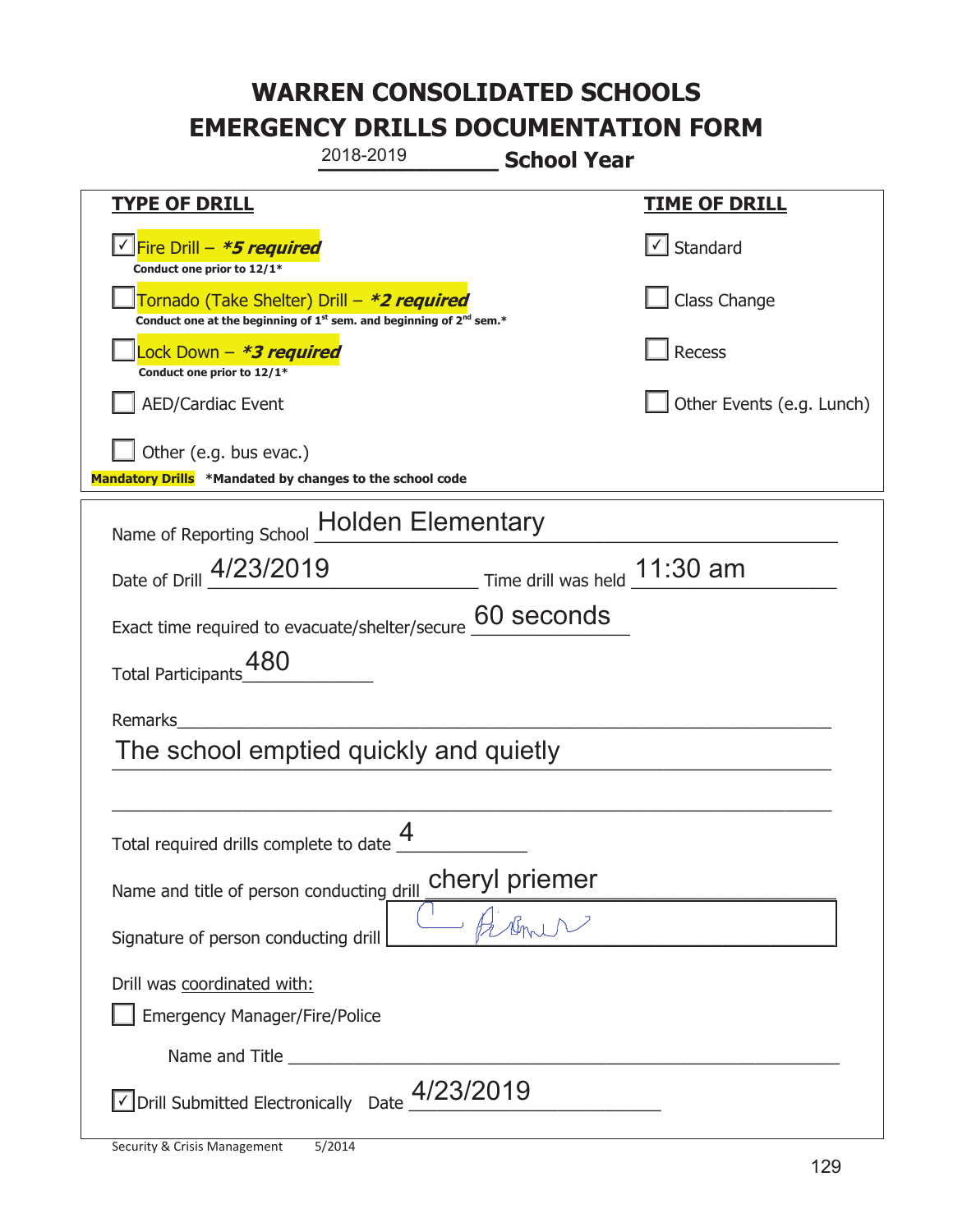|                                                                                    | 2018-19                                                                                     | <b>School Year</b>    |                                                                      |
|------------------------------------------------------------------------------------|---------------------------------------------------------------------------------------------|-----------------------|----------------------------------------------------------------------|
| <u>TYPE OF DRILL</u>                                                               |                                                                                             |                       | <b>TIME OF DRILL</b>                                                 |
| Fire Drill - *5 required<br>Conduct one prior to 12/1*                             |                                                                                             |                       | √ Standard                                                           |
| Tornado (Take Shelter) Drill – *2 required                                         | Conduct one at the beginning of 1 <sup>st</sup> sem. and beginning of 2 <sup>nd</sup> sem.* |                       | Class Change                                                         |
| Lock Down - *3 required<br>Conduct one prior to 12/1*                              |                                                                                             |                       | <b>Recess</b>                                                        |
| <b>AED/Cardiac Event</b>                                                           |                                                                                             |                       | Other Events (e.g. Lunch)                                            |
| Other (e.g. bus evac.)<br>Mandatory Drills *Mandated by changes to the school code |                                                                                             |                       |                                                                      |
| Name of Reporting School Holden Elementary                                         |                                                                                             |                       |                                                                      |
| Date of Drill 3/26/2019                                                            | Time drill was held 12:45 pm                                                                |                       |                                                                      |
| Exact time required to evacuate/shelter/secure $2 \text{ min}$                     |                                                                                             |                       |                                                                      |
| Total Participants_480                                                             |                                                                                             |                       |                                                                      |
| Remarks                                                                            |                                                                                             |                       | Drill led by Bill Piscopink as Cheryl Priemer was out on bereavement |
|                                                                                    |                                                                                             |                       |                                                                      |
|                                                                                    |                                                                                             |                       |                                                                      |
| Total required drills complete to date $\frac{3}{2}$                               |                                                                                             |                       |                                                                      |
| Name and title of person conducting drill                                          |                                                                                             | <b>Bill Piscopink</b> |                                                                      |
| Signature of person conducting drill                                               |                                                                                             |                       |                                                                      |
| Drill was coordinated with:<br><b>Emergency Manager/Fire/Police</b>                |                                                                                             |                       |                                                                      |
|                                                                                    | Name and Title <b>Name and Title</b>                                                        |                       |                                                                      |
|                                                                                    |                                                                                             |                       |                                                                      |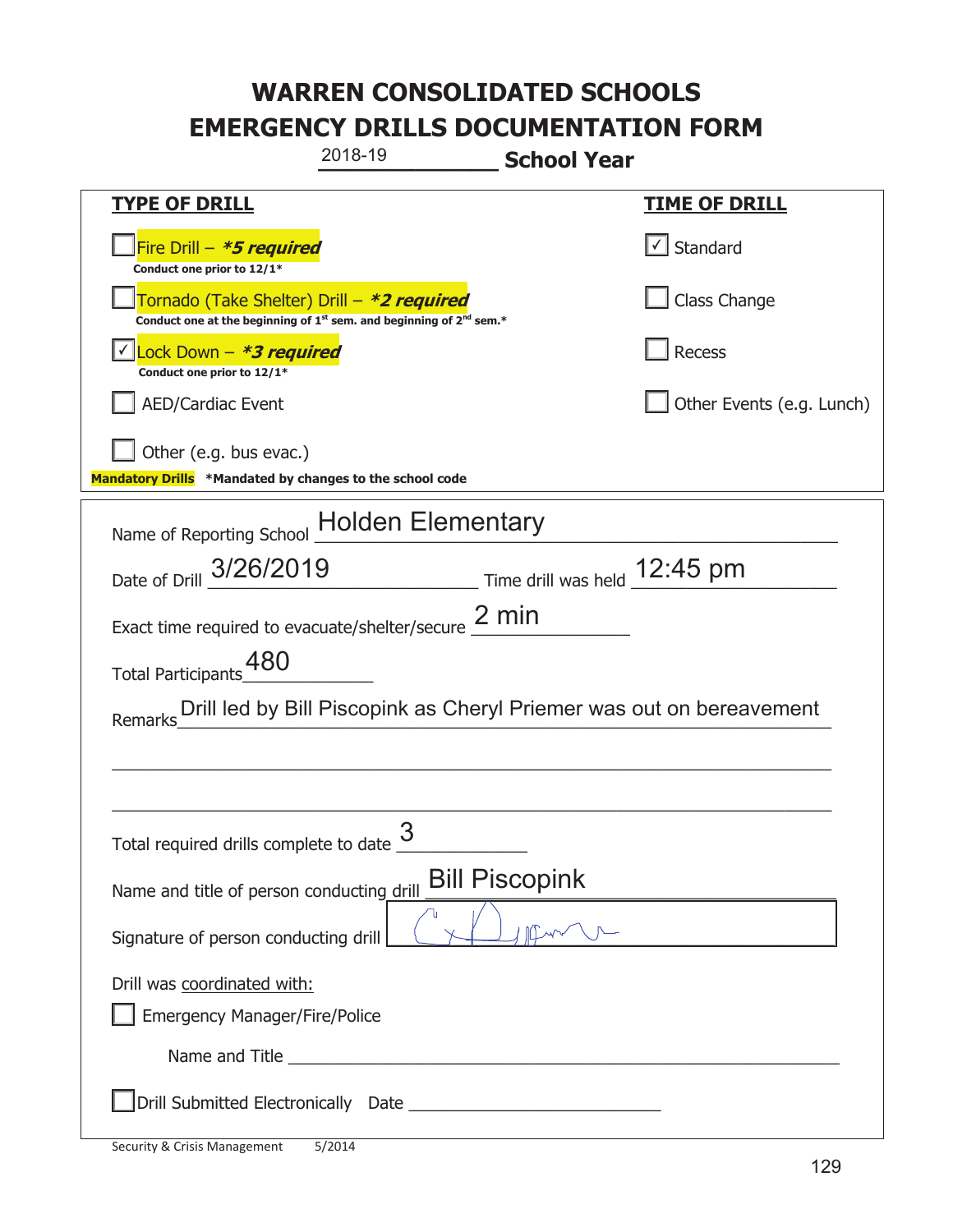|                                                                                    | 2018-19                                                                                     | <b>School Year</b>          |                           |
|------------------------------------------------------------------------------------|---------------------------------------------------------------------------------------------|-----------------------------|---------------------------|
| <u>TYPE OF DRILL</u>                                                               |                                                                                             |                             | <u>TIME OF DRILL</u>      |
| Fire Drill - *5 required<br>Conduct one prior to 12/1*                             |                                                                                             |                             | Standard                  |
| Tornado (Take Shelter) Drill - *2 required                                         | Conduct one at the beginning of 1 <sup>st</sup> sem. and beginning of 2 <sup>nd</sup> sem.* |                             | Class Change              |
| Lock Down - *3 required<br>Conduct one prior to 12/1*                              |                                                                                             |                             | Recess                    |
| <b>AED/Cardiac Event</b>                                                           |                                                                                             |                             | Other Events (e.g. Lunch) |
| Other (e.g. bus evac.)<br>Mandatory Drills *Mandated by changes to the school code |                                                                                             |                             |                           |
| Name of Reporting School                                                           | HOLDEN ELEMENTARY                                                                           |                             |                           |
| Date of Drill 3/6/2019                                                             |                                                                                             | Time drill was held 1:15 PM |                           |
| Exact time required to evacuate/shelter/secure $2$ MIN                             |                                                                                             |                             |                           |
| Total Participants_450                                                             |                                                                                             |                             |                           |
| Remarks                                                                            | STUDENTS AND STAFF SHELTERED                                                                |                             |                           |
| <b>QUICKLY AND QUIETLY</b>                                                         |                                                                                             |                             |                           |
|                                                                                    |                                                                                             |                             |                           |
| Total required drills complete to date $\frac{2}{3}$                               |                                                                                             |                             |                           |
| Name and title of person conducting drill                                          |                                                                                             | CHERYL PRIEMER              |                           |
| Signature of person conducting drill                                               |                                                                                             | Krigne                      |                           |
| Drill was coordinated with:<br><b>Emergency Manager/Fire/Police</b>                |                                                                                             |                             |                           |
|                                                                                    |                                                                                             |                             |                           |
| √ Drill Submitted Electronically Date                                              | 3/6/2019                                                                                    |                             |                           |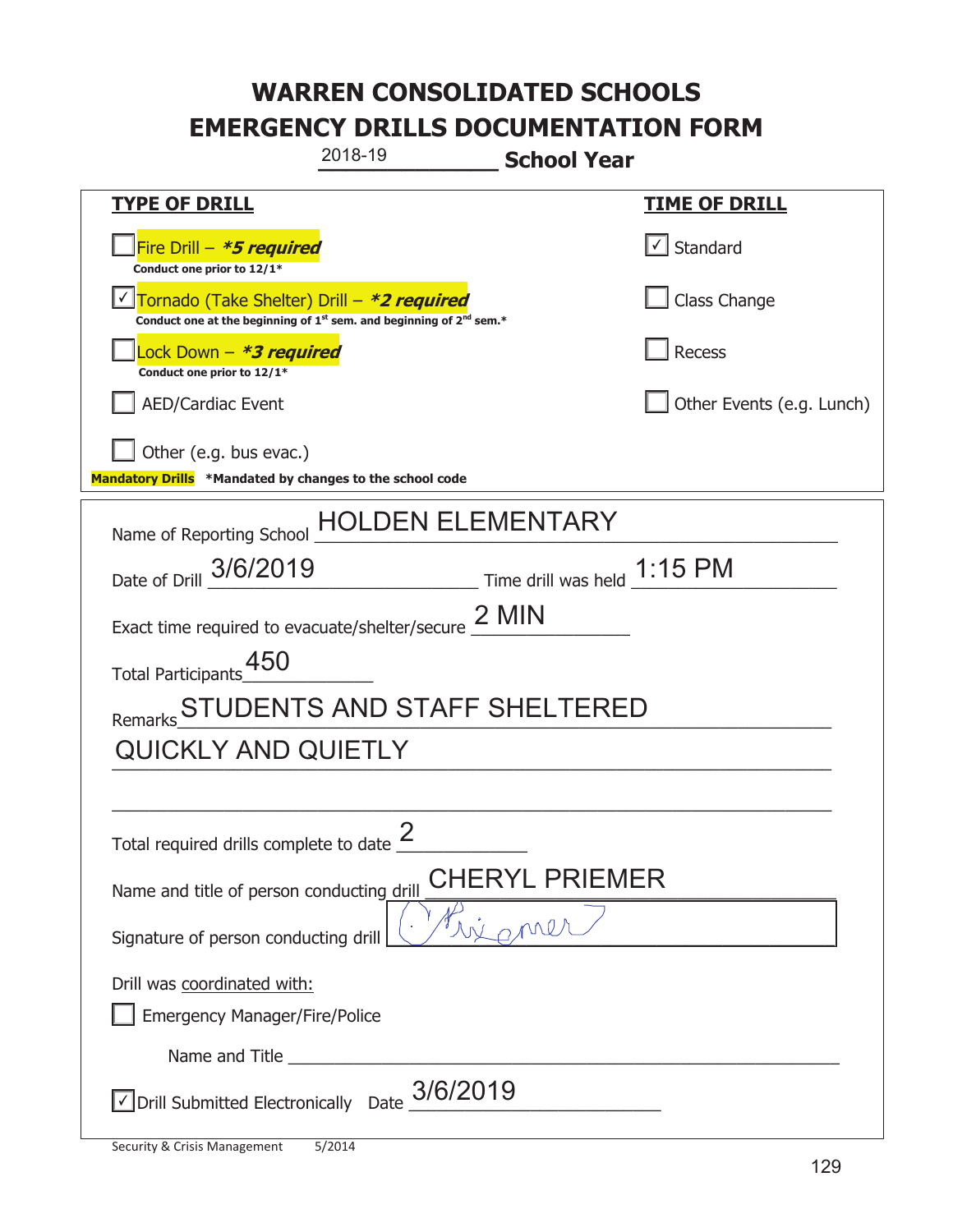| 2018-19<br><b>School Year</b>                                                                                                             |                                       |  |
|-------------------------------------------------------------------------------------------------------------------------------------------|---------------------------------------|--|
| <b>TYPE OF DRILL</b>                                                                                                                      | <u>TIME OF DRILL</u>                  |  |
| Fire Drill - *5 required<br>Conduct one prior to 12/1*                                                                                    | $\lfloor \checkmark \rfloor$ Standard |  |
| Tornado (Take Shelter) Drill - *2 required<br>Conduct one at the beginning of 1 <sup>st</sup> sem. and beginning of 2 <sup>nd</sup> sem.* | Class Change                          |  |
| Lock Down - <b>*3 required</b><br>Conduct one prior to 12/1*                                                                              | Recess                                |  |
| <b>AED/Cardiac Event</b>                                                                                                                  | Other Events (e.g. Lunch)             |  |
| Other (e.g. bus evac.)<br>Mandatory Drills *Mandated by changes to the school code                                                        |                                       |  |
| Name of Reporting School HOLDEN ELEMENTARY                                                                                                |                                       |  |
| Date of Drill 1/8/2019<br>Time drill was held 9:30 AM                                                                                     |                                       |  |
| Exact time required to evacuate/shelter/secure 2 MIN                                                                                      |                                       |  |
| Total Participants_450                                                                                                                    |                                       |  |
| 300 AND 400 POD CLASSROOMS SHELTERED IN THE POD AND DID NOT USE<br>Remarks                                                                |                                       |  |
| STORAGE/CLOSET AREAS. 100 AND 200 CLASSROOMS ALL WENT TO INTERIOR 4 CLASSROOMS AS IN THE PAST.                                            |                                       |  |
| STORAGE/CLOSET AREAS WERE LOCKED SINCE THE RENOVATION AND HOMEROOM TEACHERS AND SUBS DID NOT HAVE KEYS.                                   |                                       |  |
| 1<br>Total required drills complete to date _                                                                                             |                                       |  |
| CHERYL PRIEMER<br>Name and title of person conducting drill                                                                               |                                       |  |
| Signature of person conducting drill                                                                                                      |                                       |  |
| Drill was coordinated with:                                                                                                               |                                       |  |
| <b>Emergency Manager/Fire/Police</b>                                                                                                      |                                       |  |
|                                                                                                                                           |                                       |  |
| $\vee$ Drill Submitted Electronically Date $\_1/812019$                                                                                   |                                       |  |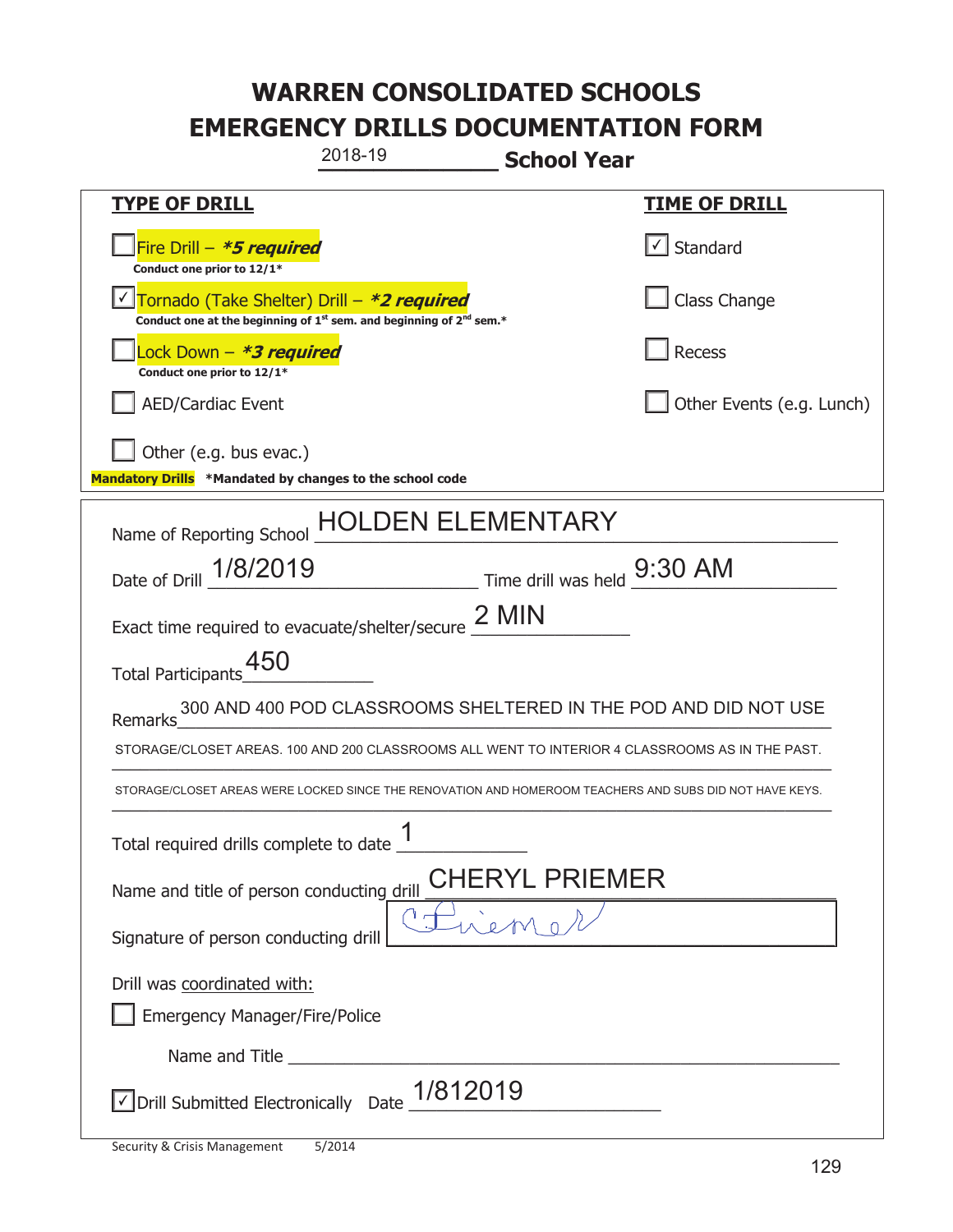| 2018-19<br><b>School Year</b>                                                                                                             |                           |  |
|-------------------------------------------------------------------------------------------------------------------------------------------|---------------------------|--|
| <b>TYPE OF DRILL</b>                                                                                                                      | <u>TIME OF DRILL</u>      |  |
| Fire Drill - *5 required<br>Conduct one prior to 12/1*                                                                                    | Standard                  |  |
| Tornado (Take Shelter) Drill – *2 required<br>Conduct one at the beginning of 1 <sup>st</sup> sem. and beginning of 2 <sup>nd</sup> sem.* | Class Change              |  |
| Lock Down - *3 required<br>Conduct one prior to 12/1*                                                                                     | Recess                    |  |
| <b>AED/Cardiac Event</b>                                                                                                                  | Other Events (e.g. Lunch) |  |
| Other (e.g. bus evac.)<br>Mandatory Drills *Mandated by changes to the school code                                                        |                           |  |
| Name of Reporting School Holden Elementary                                                                                                |                           |  |
| Date of Drill 12/10/2018 Time drill was held 11:00                                                                                        |                           |  |
| 3 min<br>Exact time required to evacuate/shelter/secure                                                                                   |                           |  |
| Total Participants_450                                                                                                                    |                           |  |
| Head Start staff and students plus Holden staff and students<br>Remarks                                                                   |                           |  |
| Soft lock down practiced                                                                                                                  |                           |  |
|                                                                                                                                           |                           |  |
| Total required drills complete to date $\frac{2}{3}$                                                                                      |                           |  |
| $rac{\text{cheryl priemer}}{n}$<br>Name and title of person conducting drill                                                              |                           |  |
| Signature of person conducting drill                                                                                                      |                           |  |
| Drill was coordinated with:<br><b>Emergency Manager/Fire/Police</b>                                                                       |                           |  |
|                                                                                                                                           |                           |  |
| $\sqrt{2}$ Drill Submitted Electronically Date $12/10/2018$                                                                               |                           |  |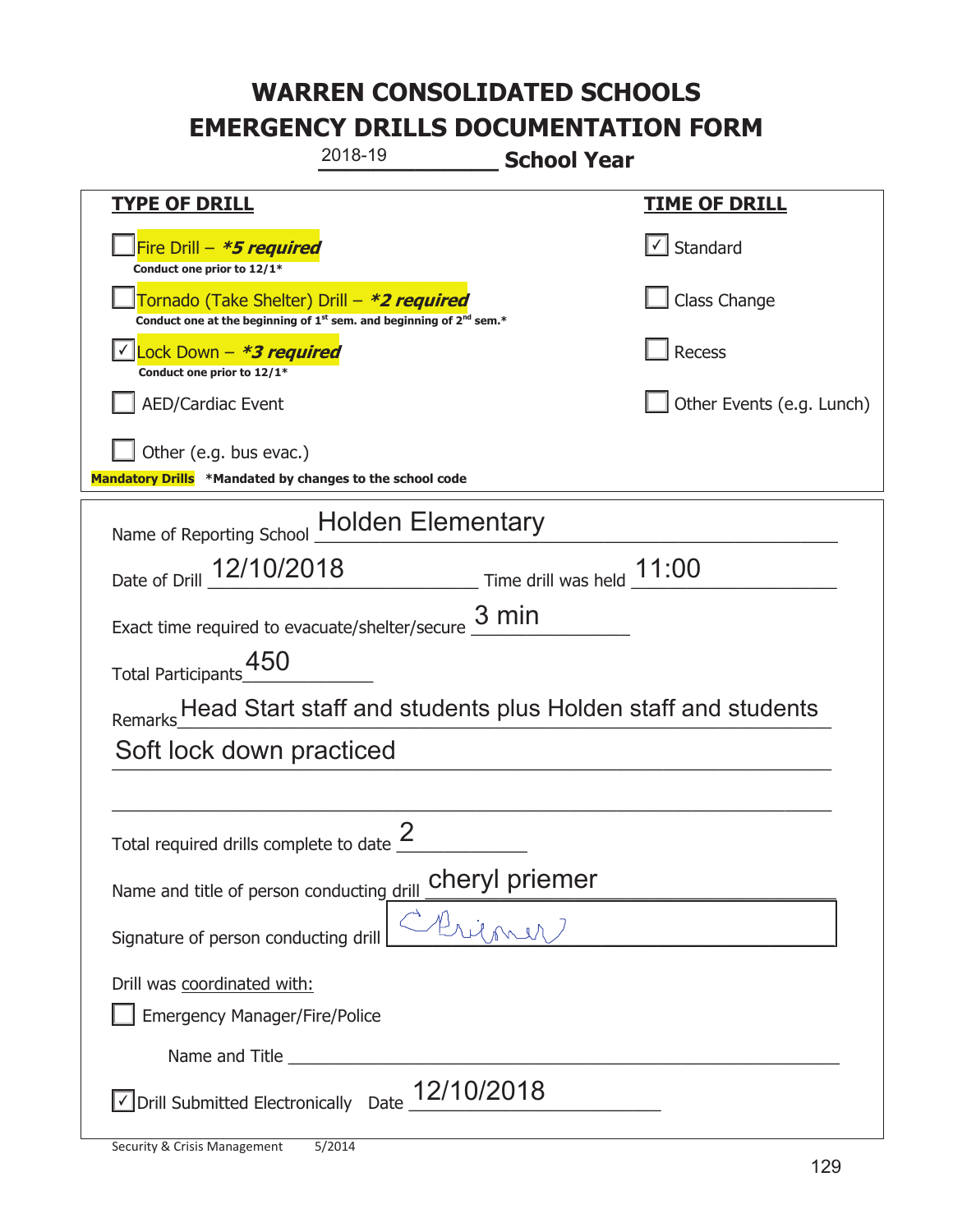| 2018-19<br><b>School Year</b>                                                                                                                                     |                           |  |
|-------------------------------------------------------------------------------------------------------------------------------------------------------------------|---------------------------|--|
| <b>TYPE OF DRILL</b>                                                                                                                                              | <b>TIME OF DRILL</b>      |  |
| √ Fire Drill – <i>*<b>5 required</b></i><br>Conduct one prior to 12/1*                                                                                            | Standard                  |  |
| Tornado (Take Shelter) Drill – *2 required<br>Conduct one at the beginning of $1^{st}$ sem. and beginning of $2^{nd}$ sem.*                                       | $\cup$ Class Change       |  |
| Lock Down – <b>*<i>3 required</i></b><br>Conduct one prior to 12/1*                                                                                               | Recess                    |  |
| <b>AED/Cardiac Event</b>                                                                                                                                          | Other Events (e.g. Lunch) |  |
| Other (e.g. bus evac.)<br>Mandatory Drills *Mandated by changes to the school code                                                                                |                           |  |
| Name of Reporting School Holden Elementary                                                                                                                        |                           |  |
| Date of Drill 10/4/2018 Time drill was held 12:35                                                                                                                 |                           |  |
| Exact time required to evacuate/shelter/secure $\underline{3}$ min                                                                                                |                           |  |
| Total Participants_480                                                                                                                                            |                           |  |
| This drill was held as students were returning from lunch recess and the café.<br>Remarks                                                                         |                           |  |
| Head Start had approx. 100 students in class                                                                                                                      |                           |  |
| Lunch Room supervisors and teachers were not sure where to go or how to respond. Office clerk did not have a working walkie talkie or the teacher call off sheet. |                           |  |
| っ<br>Total required drills complete to date $\leq$                                                                                                                |                           |  |
| <b>Cheryl Priemer</b><br>Name and title of person conducting drill                                                                                                |                           |  |
| Signature of person conducting drill                                                                                                                              |                           |  |
| Drill was coordinated with:<br><b>Emergency Manager/Fire/Police</b>                                                                                               |                           |  |
|                                                                                                                                                                   |                           |  |
| Drill Submitted Electronically Date 10/4/2018                                                                                                                     |                           |  |